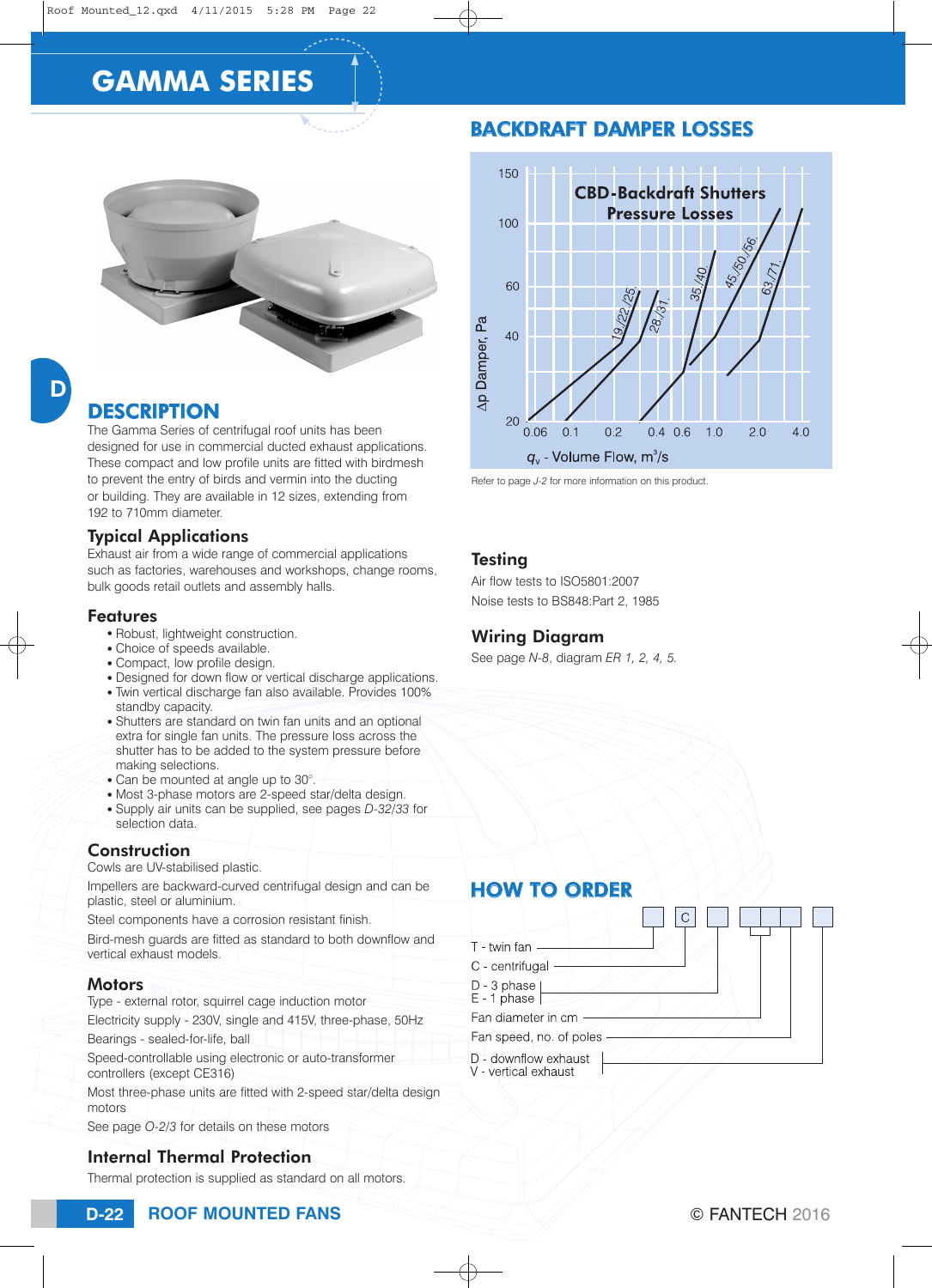## TECHNICAL DATA

| <b>Model</b> | Nom.         |       |             | Avg $dB(A)$ @ 3m |                |                          |                          |       |    |                                    |     |     |                |                |                |                |
|--------------|--------------|-------|-------------|------------------|----------------|--------------------------|--------------------------|-------|----|------------------------------------|-----|-----|----------------|----------------|----------------|----------------|
| CDD/V        | <b>Speed</b> |       |             | Low Air High Air | CE1 ph.        |                          | CD3 ph.                  |       |    | In-duct Spectrum Corrections, dB** |     |     |                |                |                |                |
| CED/V        | r/s          |       | <b>Flow</b> | <b>Flow</b>      | kW             | Amps*                    | kW                       | Amps* | 63 | 125                                | 250 | 500 | 1 <sub>k</sub> | 2k             | 4k             | 8k             |
| 192.         | 42           | Inlet | 45          | 47               | 0.07           | 0.30                     |                          |       | 21 | 22                                 | 22  | 19  | 12             | 11             | $\overline{9}$ | $\mathbf{2}$   |
| 224.         | 23           | Inlet | 38          | 39               | 0.05           | 0.26                     | $\equiv$                 |       | 29 | 27                                 | 22  | 19  | 11             | 11             | 9              | 3              |
| 252.         | 42           | Inlet | 56          | 58               | 0.19           | 0.83                     |                          |       | 27 | 22                                 | 20  | 19  | 12             | 11             | 10             | 2              |
| 254.         | 23           | Inlet | 41          | 42               | 0.08           | 0.37                     | $\overline{\phantom{a}}$ |       | 30 | 28                                 | 22  | 19  | 11             | 11             | 9              | 3              |
| 284.         | 23           | Inlet | 44          | 45               | 0.09           | 0.40                     |                          |       | 31 | 28                                 | 22  | 19  | 11             | 11             | 9              | 3              |
| 314.         | 23           | Inlet | 47          | 48               | 0.15           | 0.66                     | 0.18                     | 0.37  | 35 | 29                                 | 21  | 18  | 10             | 10             | 8              | $\overline{c}$ |
| 316.         | 15           | Inlet | 40          | 42               | 0.07           | 0.54                     | 0.09                     | 0.15  | 34 | 26                                 | 22  | 18  | 12             | 12             | 6              | $\Omega$       |
| 354.         | 23           | Inlet | 52          | 51               | 0.28           | 1.25                     | 0.19                     | 0.51  | 28 | 26                                 | 22  | 19  | 10             | 12             | 11             | $\mathbf{1}$   |
| 356.         | 15           | Inlet | 43          | 43               | 0.07           | 0.32                     | 0.13                     | 0.22  | 33 | 25                                 | 22  | 19  | 14             | 8              | 3              | $\Omega$       |
| 404.         | 23           | Inlet | 56          | 54               | 0.49           | 2.20                     | 0.45                     | 1.40  | 28 | 26                                 | 21  | 18  | 11             | 12             | 12             | 5              |
| 406.         | 15           | Inlet | 44          | 44               | 0.17           | 0.80                     | 0.23                     | 0.73  | 33 | 28                                 | 22  | 19  | 14             | 10             | 7              | 3              |
| 408.         | 11           | Inlet | 39          | 40               |                |                          | 0.16                     | 0.30  | 33 | 26                                 | 19  | 16  | 14             | 14             | 12             | 3              |
| 454.         | 23           | Inlet | 59          | 57               | 0.76           | 3.50                     | 0.77                     | 1.47  | 27 | 25                                 | 20  | 17  | 11             | 12             | 12             | 8              |
| 456.         | 15           | Inlet | 47          | 46               | 0.43           | 2.00                     | 0.44                     | 0.90  | 31 | 30                                 | 21  | 18  | 13             | 11             | 9              | 5              |
| 458.         | 11           | Inlet | 41          | 43               |                |                          | 0.15                     | 0.35  | 33 | 26                                 | 19  | 16  | 14             | 14             | 12             | 3              |
| 504.         | 23           | Inlet | 62          | 61               | 1.30           | 5.70                     | 1.39                     | 2.70  | 26 | 26                                 | 21  | 15  | 12             | 12             | 12             | 9              |
| 506.         | 15           | Inlet | 50          | 50               | 0.53           | 2.50                     | 0.65                     | 1.20  | 30 | 29                                 | 22  | 16  | 12             | 10             | 8              | 6              |
| 508.         | 11           | Inlet | 43          | 45               | 0.23           | 1.15                     | 0.30                     | 0.50  | 32 | 26                                 | 20  | 16  | 14             | 13             | 12             | $\overline{4}$ |
| 564.         | 23           | Inlet | 65          | 65               |                |                          | 2.16                     | 4.10  | 26 | 27                                 | 23  | 14  | 13             | 12             | 12             | 10             |
| 566.         | 15           | Inlet | 54          | 54               | 0.84           | 4.10                     | 0.69                     | 1.45  | 29 | 29                                 | 23  | 15  | 12             | 10             | 8              | $\overline{7}$ |
| 568.         | 11           | Inlet | 44          | 47               | 0.32           | 1.50                     | 0.39                     | 0.79  | 30 | 27                                 | 22  | 15  | 15             | 11             | 11             | 6              |
| 634.         | 23           | Inlet | 69          | 70               |                | $\overline{a}$           | 4.30                     | 7.35  | 24 | 28                                 | 24  | 12  | 13             | 11             | 12             | 10             |
| 636.         | 15           | Inlet | 60          | 58               |                | $\overline{\phantom{a}}$ | 1.10                     | 2.20  | 28 | 29                                 | 24  | 14  | 12             | 10             | 8              | 8              |
| 638.         | 11           | Inlet | 46          | 50               |                | $\overline{\phantom{a}}$ | 0.68                     | 1.20  | 28 | 27                                 | 23  | 14  | 14             | $\overline{9}$ | 10             | 6              |
| 716.         | 15           | Inlet | 63          | 61               | $\overline{a}$ | $\overline{\phantom{a}}$ | 2.20                     | 4.30  | 28 | 29                                 | 24  | 14  | 12             | 10             | 8              | 8              |
| 718.         | 11           | Inlet | 48          | 53               |                | $\overline{\phantom{a}}$ | 0.66                     | 2.00  | 28 | 27                                 | 23  | 14  | 14             | $\overline{9}$ | 10             | 6              |
| 711.         | 9            | Inlet | 41          | 46               | $\overline{a}$ | $\overline{\phantom{a}}$ | 0.28                     | 1.20  | 28 | 27                                 | 23  | 14  | 14             | 9              | 10             | 6              |

Electrical data in **bold** type refers to fans fitted with 2-speed star/delta motors as standard.

\* Amperages shown are a guide only, refer to our Sales Department for accurate figures at time of order.

\*\* Add the In-Duct Spectrum Corrections to the closest dB(A) level shown on the fan curve to obtain the In-Duct Sound Power Levels on the Inlet Side of the unit.

† The CE316. model is not speed-controllable.

## DIMENSIONS





## Single Fan Units

| Model No.<br>CD<br>CE | Aп  | Dimensions, mm<br>Bо | Approx.<br>weight<br>kg. | Approx.<br>volume<br>m <sup>3</sup> |      |     |     |    |      |
|-----------------------|-----|----------------------|--------------------------|-------------------------------------|------|-----|-----|----|------|
| 192-254               | 260 | 310                  | 50                       | 430                                 | 370  | 200 | 244 | 4  | 0.05 |
| 284-316               | 310 | 410                  | 75                       | 500                                 | 575  | 330 | 334 | 8  | 0.13 |
| 354-408               | 400 | 500                  | 75                       | 640                                 | 670  | 410 | 417 | 18 | 0.22 |
| 454-568               | 620 | 720                  | 75                       | 908                                 | 890  | 530 | 540 | 38 | 0.52 |
| 634-711               | 710 | 810                  | 75                       | 1260                                | 1180 | 650 | 695 | 69 | 1.28 |

### Twin Fan Units

| Model No.<br>TCD |      | Dimensions, mm | weight | Approx. Approx.<br>volume |      |     |    |     |     |                |
|------------------|------|----------------|--------|---------------------------|------|-----|----|-----|-----|----------------|
| TCE              | н    | J              | κ      |                           | M    | N   | Р  | Q   | kg. | m <sup>3</sup> |
| 252-254          | 600  | 260            | 650    | 310                       | 770  | 430 | 50 | 244 | 8   | 0.10           |
| 314-316          | 700  | 310            | 800    | 410                       | 892  | 500 | 75 | 334 | 16  | 0.18           |
| 354-408          | 900  | 400            | 1000   | 500                       | 1196 | 640 | 75 | 417 | 36  | 0.37           |
| 454-568          | 1330 | 620            | 1430   | 720                       | 1630 | 908 | 75 | 540 | 76  | 0.92           |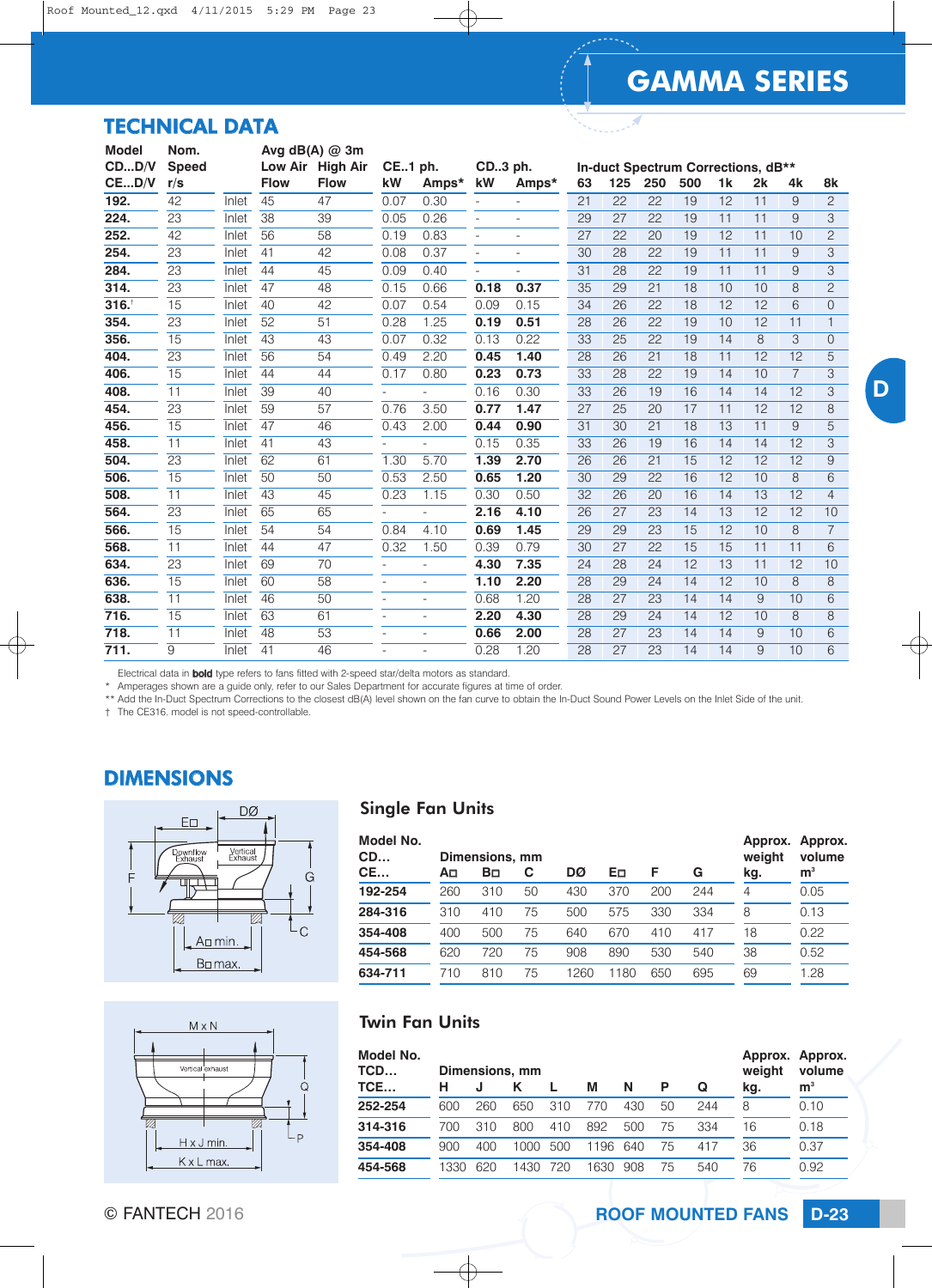

### Downflow Exhaust Series SUGGESTED **SPECIFICATION**

The Gamma Series of centrifugal roof ventilators shall be the downflow exhaust type as designed and manufactured by Fantech Pty. Ltd.

Impellers shall be backward-curved centrifugal design and driven by speed-controllable external rotor motors with integral thermal protection.

The cowl shall be of the downflow exhaust design and formed from plastic and/or fibreglass. Steel components are corrosion protected.

All models shall be fully tested as a complete assembled unit to ISO5801:2007 for air flow and BS848:Part 2, 1985 for noise.

## **ANCILLARY EQUIPMENT**









D

**ROOF MOUNTED FANS D-24** © FANTECH 2016